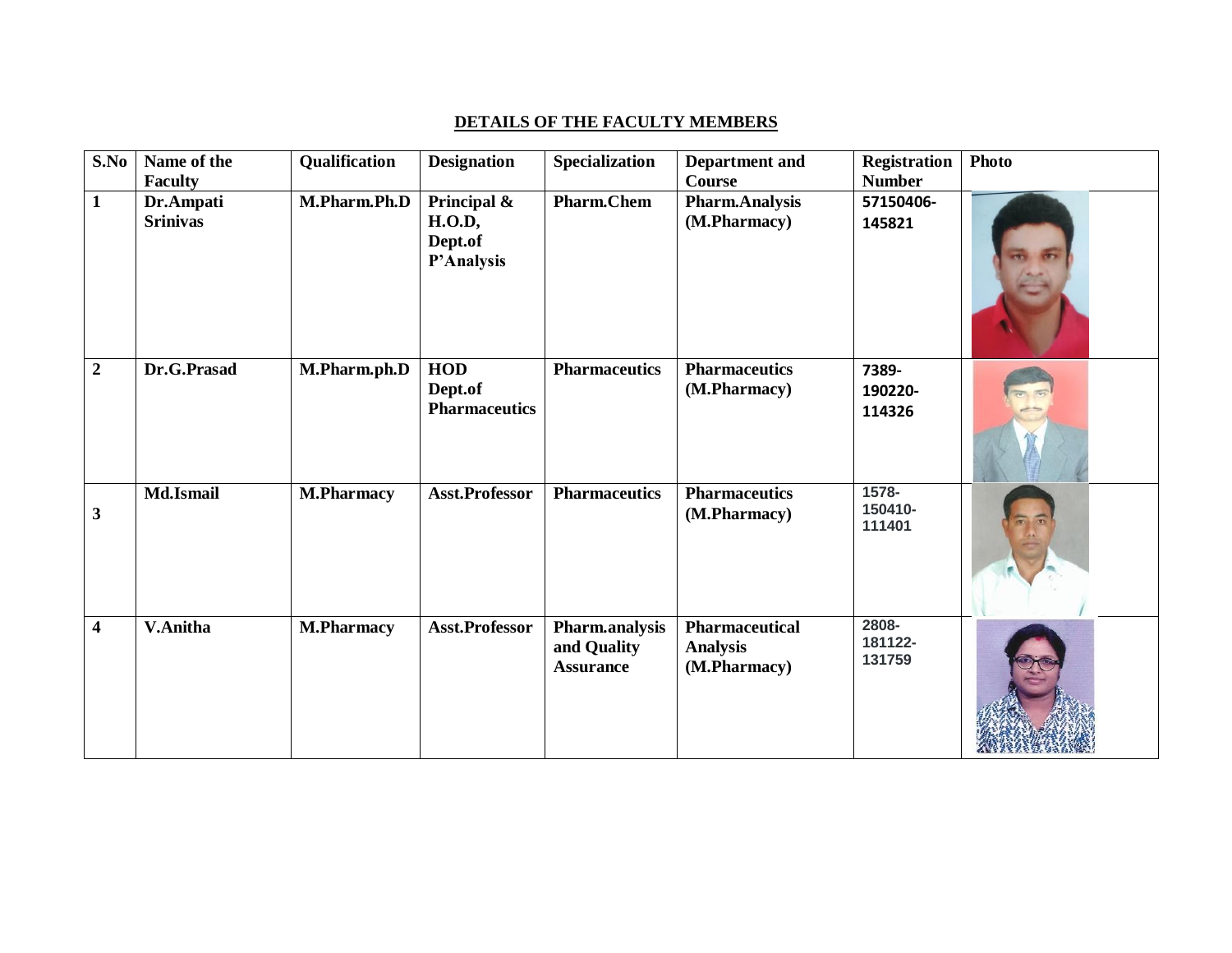| $\overline{5}$ . | Mr.Ramesh                             | <b>M.Pharmacy</b> | Asst.Professor | Pharmacology          | Pharmacology                       |                               |  |
|------------------|---------------------------------------|-------------------|----------------|-----------------------|------------------------------------|-------------------------------|--|
|                  |                                       |                   |                |                       |                                    |                               |  |
| 6.               | Mr.S.Amarnath                         | <b>M.Pharmacy</b> | Asst.Professor | <b>Pharmaceutical</b> | <b>Pharmaceutical</b>              | 5562-                         |  |
|                  |                                       |                   |                | <b>Chemistry</b>      | <b>Chemistry</b> and               | 170108-                       |  |
|                  |                                       |                   |                |                       | Pharmacognosy<br>(UG)              | 142900                        |  |
| $\overline{7}$   | <b>Palle Goverdha</b><br><b>Reddy</b> | <b>M.Pharmacy</b> | Asst.Professor | <b>Pharmaceutics</b>  | <b>Pharmaceutics</b><br>$(UG\&PG)$ | $2146 -$<br>150413-<br>161008 |  |
| 8                | Andalu Juvvaju                        | <b>M.Pharmacy</b> | Asst.Professor | <b>Pharmaceutics</b>  | <b>Pharmaceutics</b><br>$(UG\&PG)$ | $6147 -$<br>160307-<br>074810 |  |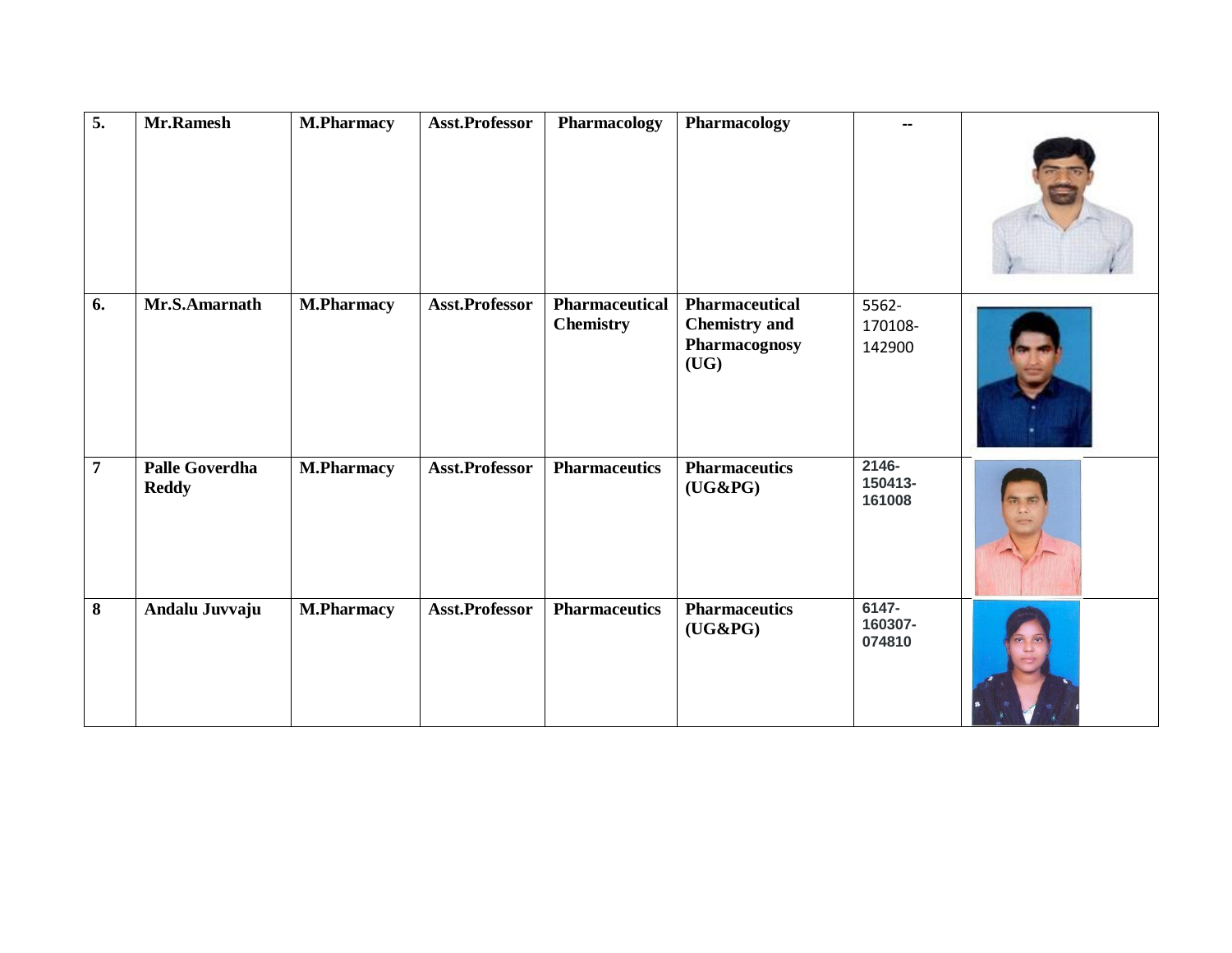| $\boldsymbol{9}$ | <b>Ravi Mudusu</b>   | <b>M.Pharmacy</b> | Asst.Professor | Pharm.analysis<br>and Quality<br><b>Assurance</b> | Pharmaceutical<br><b>Analysis</b><br>(UG & PG)                  | 2459-<br>170130-<br>041259 |  |
|------------------|----------------------|-------------------|----------------|---------------------------------------------------|-----------------------------------------------------------------|----------------------------|--|
| 10               | <b>Immadi Rajeev</b> | <b>M.Pharmacy</b> | Asst.Professor | Pharmacology                                      | <b>Pharmacology (UG)</b>                                        | 4299-<br>170206-<br>221843 |  |
| 11               | <b>Mr.G Pramod</b>   | <b>M.Pharmacy</b> | Asst.Professor | <b>Pharmaceutical</b><br><b>Chemistry</b>         | Pharmaceutical<br><b>Chemistry and</b><br>Pharmacognosy<br>(UG) | ш.                         |  |
| 12               | Mr.Madhubabu         | <b>M.Pharmacy</b> | Asst.Professor | <b>Pharmacology</b>                               | Pharmacology                                                    | --                         |  |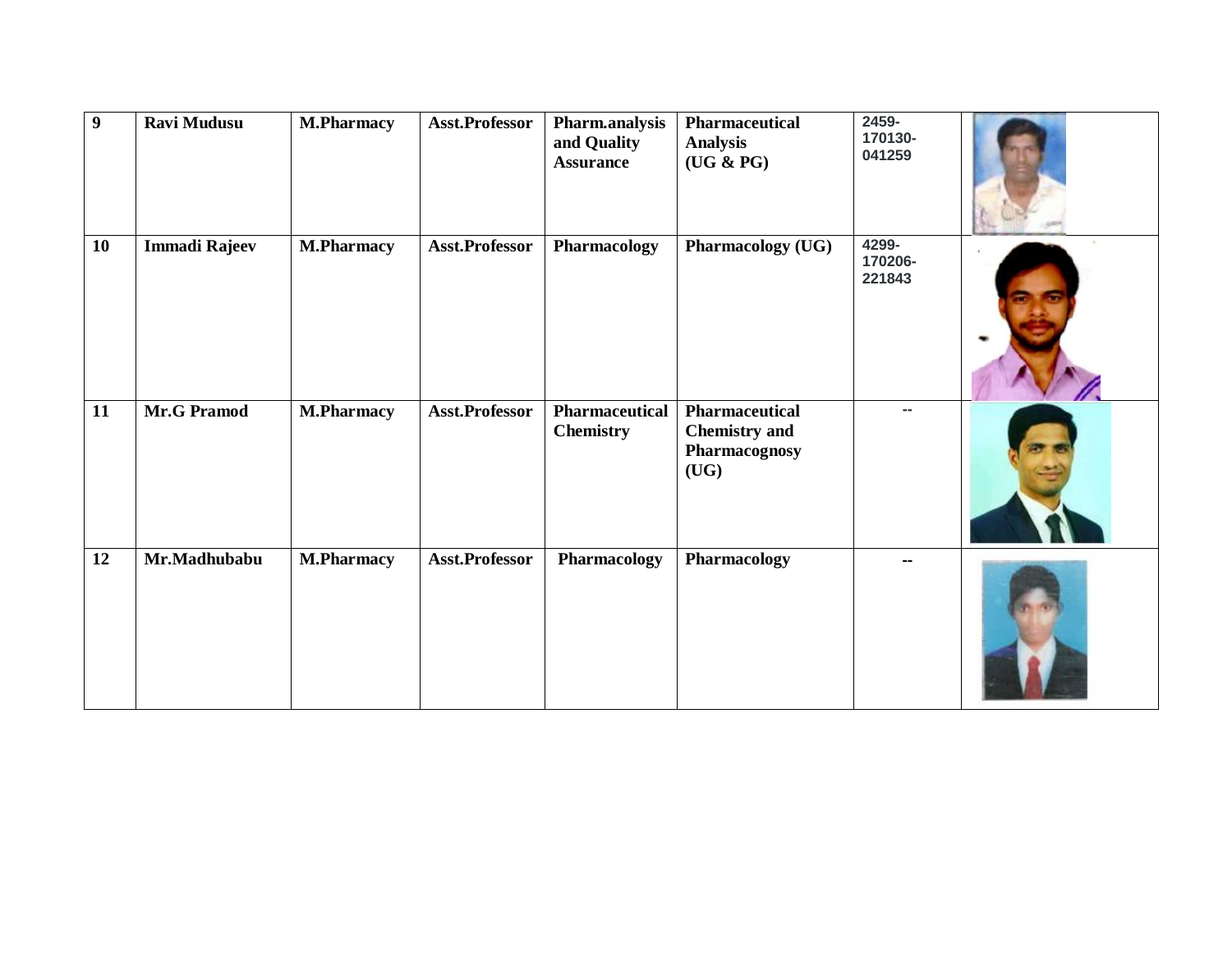| 13 | Nanumasa Divya<br>Jyothi | <b>M.Pharmacy</b> | Asst.Professor        | Pharmacology                                      | <b>Pharmacology (UG)</b>                              | 3005-1912-<br>17-114912     |  |
|----|--------------------------|-------------------|-----------------------|---------------------------------------------------|-------------------------------------------------------|-----------------------------|--|
| 14 | Aleti Madhavi            | <b>M.Pharmacy</b> | Asst.Professor        | <b>Pharmaceutics</b>                              | <b>Pharmaceutics (UG)</b>                             | 6314-<br>190221-<br>161335  |  |
| 15 | Angadi Sujatha           | <b>M.Pharmacy</b> | <b>Asst.Professor</b> | <b>Pharmaceutics</b>                              | <b>Pharmaceutics (UG)</b>                             | 0024-<br>191106-<br>115540  |  |
| 16 | Arupula Shivarani        | <b>M.Pharmacy</b> | Asst.Professor        | <b>Pharmaceutics</b>                              | <b>Pharmaceutics (UG)</b>                             | 5043-<br>191108-<br>112016  |  |
| 17 | Ms.B.Yogeshwari          | <b>M.Pharmacy</b> | <b>Asst.Professor</b> | Pharm.analysis<br>and Quality<br><b>Assurance</b> | <b>Pharmaceutical</b><br><b>Analysis</b><br>(UG & PG) | 1091-<br>2111111-<br>140029 |  |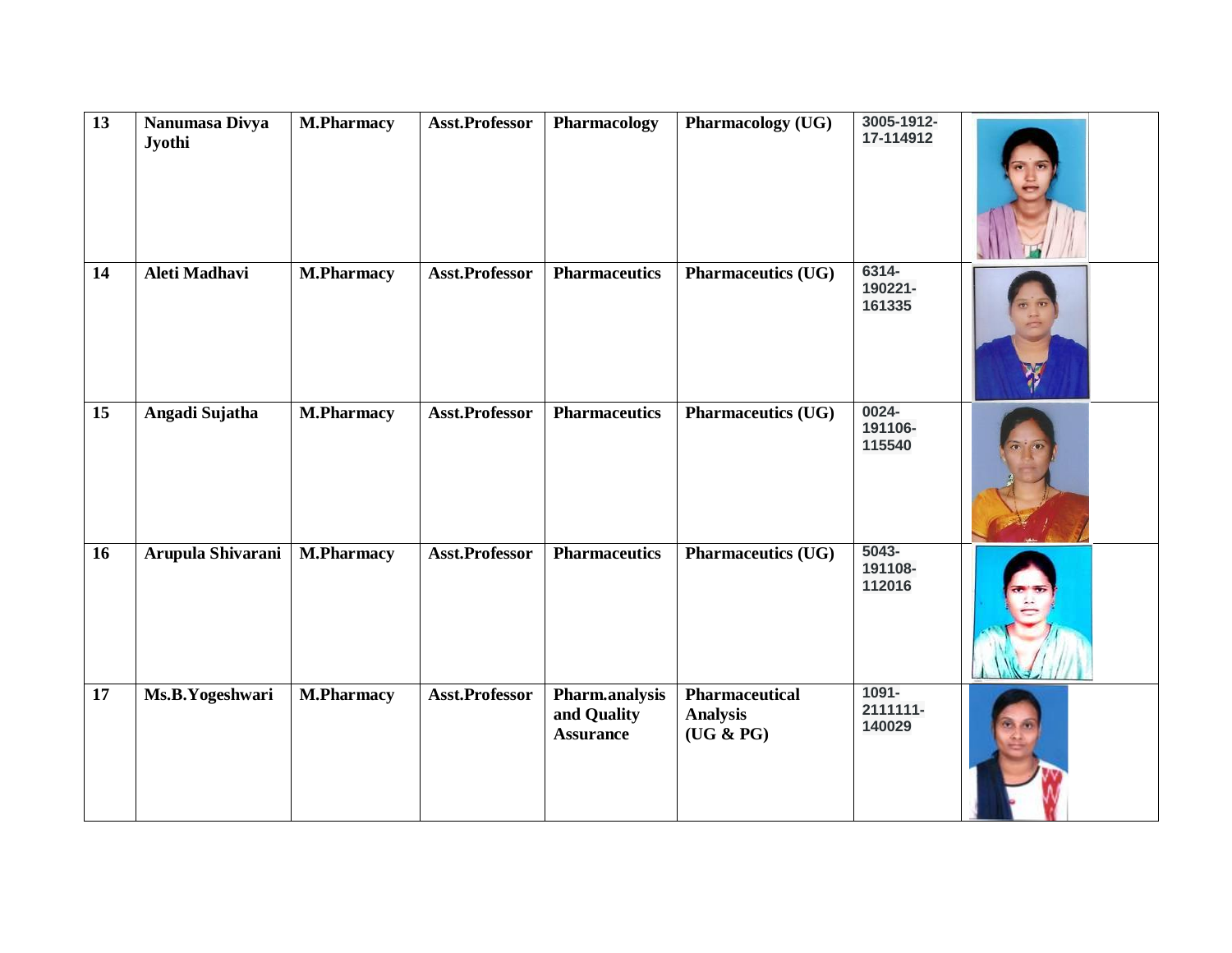| <b>18</b> | <b>Ponna Surender</b>       | <b>M.Pharmacy</b> | Asst.Professor        | Pharm.analysis<br>and Quality<br><b>Assurance</b> | <b>Pharmaceutical</b><br>Analysis (UG) | 9608-<br>181122-<br>111416 |  |
|-----------|-----------------------------|-------------------|-----------------------|---------------------------------------------------|----------------------------------------|----------------------------|--|
| 19        | <b>Vadlakonda</b><br>Amulya | <b>M.Pharmacy</b> | <b>Asst.Professor</b> | Pharm.analysis<br>and Quality<br><b>Assurance</b> | <b>Pharmaceutical</b><br>Analysis (UG) | 9672-<br>190829-<br>104003 |  |
| 20        | Morigadi<br>Chaithanya      | <b>M.Pharmacy</b> | <b>Asst.Professor</b> | Pharm.analysis<br>and Quality<br><b>Assurance</b> | <b>Pharmaceutical</b><br>Analysis (UG) | 5926-<br>190829-<br>120224 |  |
| 21        | Dudala Soni                 | <b>M.Pharmacy</b> | Asst.Professor        | Pharm.analysis<br>and Quality<br><b>Assurance</b> | <b>Pharmaceutical</b><br>Analysis (UG) | 0336-<br>190221-<br>170651 |  |
| 22        | Ms.M.Nandini                | <b>M.Pharmacy</b> | Asst.Professor        | Pharm.analysis                                    | <b>Pharmaceutical</b><br>Analysis (UG) | 3910-<br>210707-<br>113553 |  |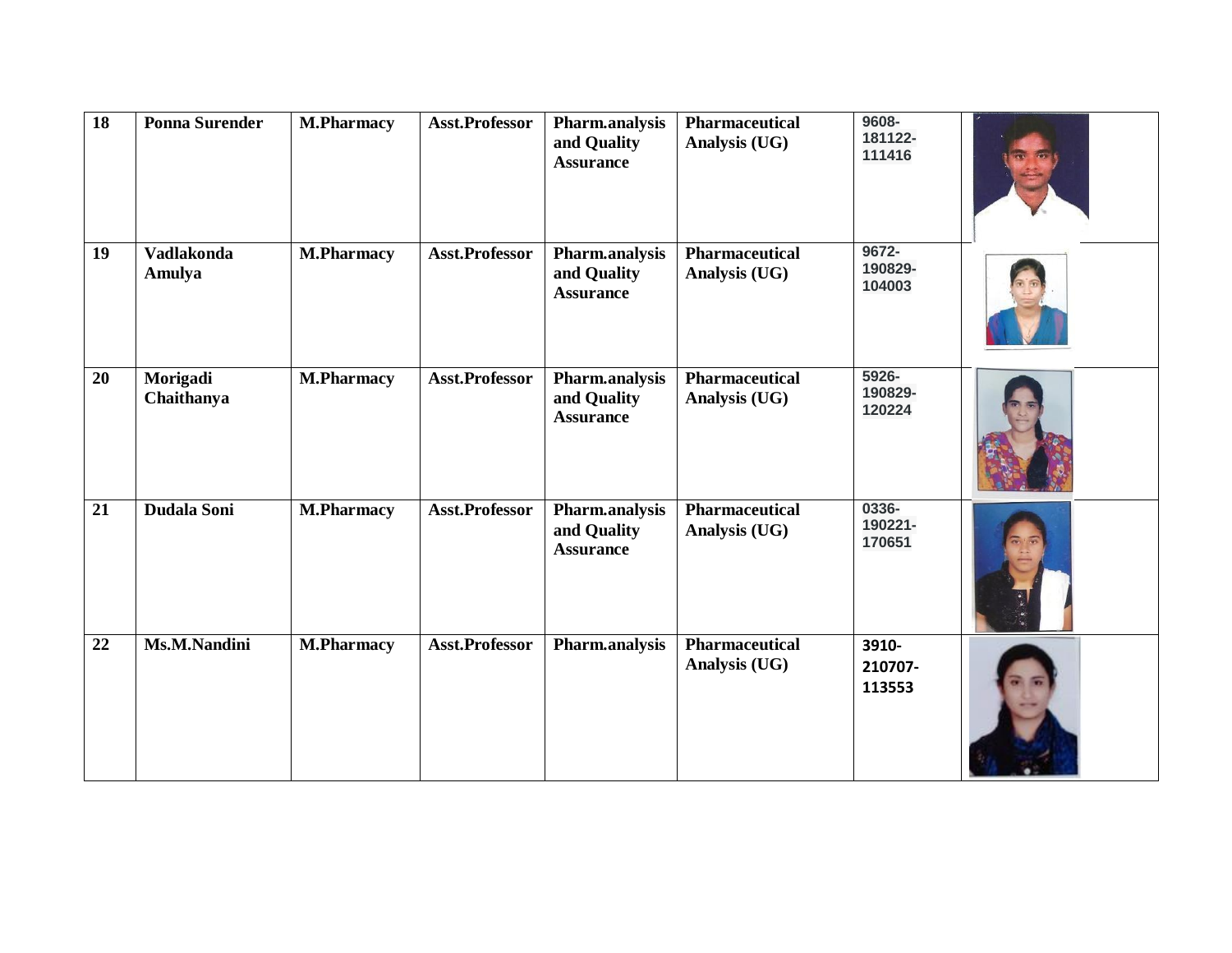| 23 | Mrs.N.Sravanthi          | <b>M.Pharmacy</b> | Asst.Professor | Pharm.analysis                                    | Pharmaceutical<br>Analysis (UG)                   | 0067-<br>210705-<br>141710 |  |
|----|--------------------------|-------------------|----------------|---------------------------------------------------|---------------------------------------------------|----------------------------|--|
| 24 | Mrs.N.Mamatha            | <b>M.Pharmacy</b> | Asst.Professor | <b>Pharmaceutics</b>                              | <b>Pharmaceutical</b><br>Analysis (UG)            | 9909-<br>210701-<br>235228 |  |
| 25 | Mrs. N.Shyamala<br>Gouri | <b>M.Pharmacy</b> | Asst.Professor | Pharm.analysis<br>and Quality<br><b>Assurance</b> | Pharmaceutical<br><b>Analysis</b><br>(M.Pharmacy) |                            |  |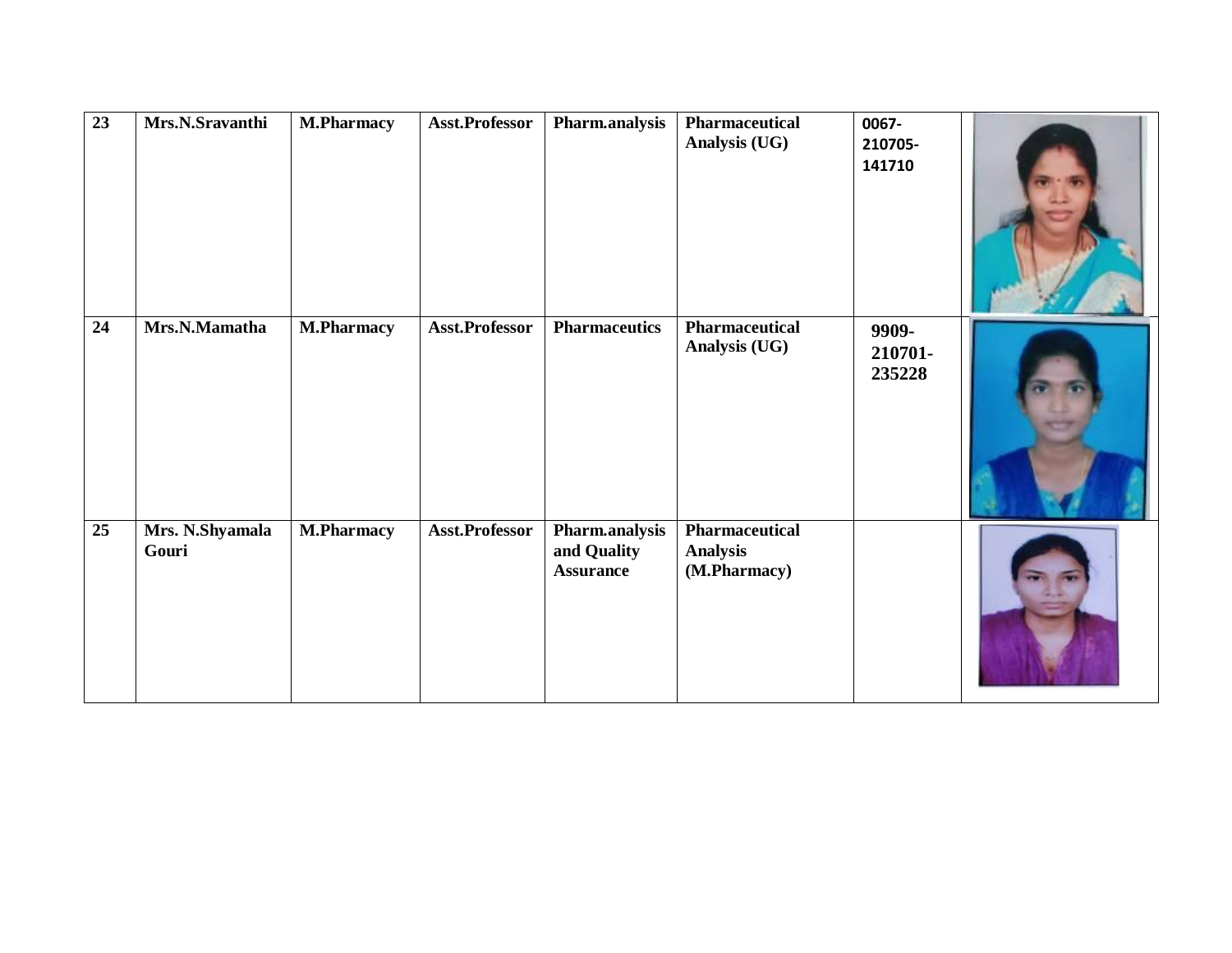| $\overline{26}$ | Mrs.A.Pravalika | <b>M.Pharmacy</b> | Asst.Professor        | <b>Pharmaceutics</b>                      | <b>Pharmaceutics</b><br>(M.Pharmacy)                            |                            |  |
|-----------------|-----------------|-------------------|-----------------------|-------------------------------------------|-----------------------------------------------------------------|----------------------------|--|
| $\overline{27}$ | Mrs.D.Saritha   | <b>M.Pharmacy</b> | <b>Asst.Professor</b> | <b>Pharmaceutics</b>                      | <b>Pharmaceutics</b><br>(M.Pharmacy)                            |                            |  |
| $\overline{28}$ | Mrs.Padma       | <b>M.Pharmacy</b> | Asst.Professor        | Pharmacology                              | <b>Pharmacology (UG)</b>                                        |                            |  |
| $\overline{29}$ | T.Soujanya      | <b>M.Pharmacy</b> | Asst.Professor        | <b>Pharmaceutical</b><br><b>Chemistry</b> | Pharmaceutical<br><b>Chemistry</b> and<br>Pharmacognosy<br>(UG) | 5496-<br>170130-<br>034540 |  |